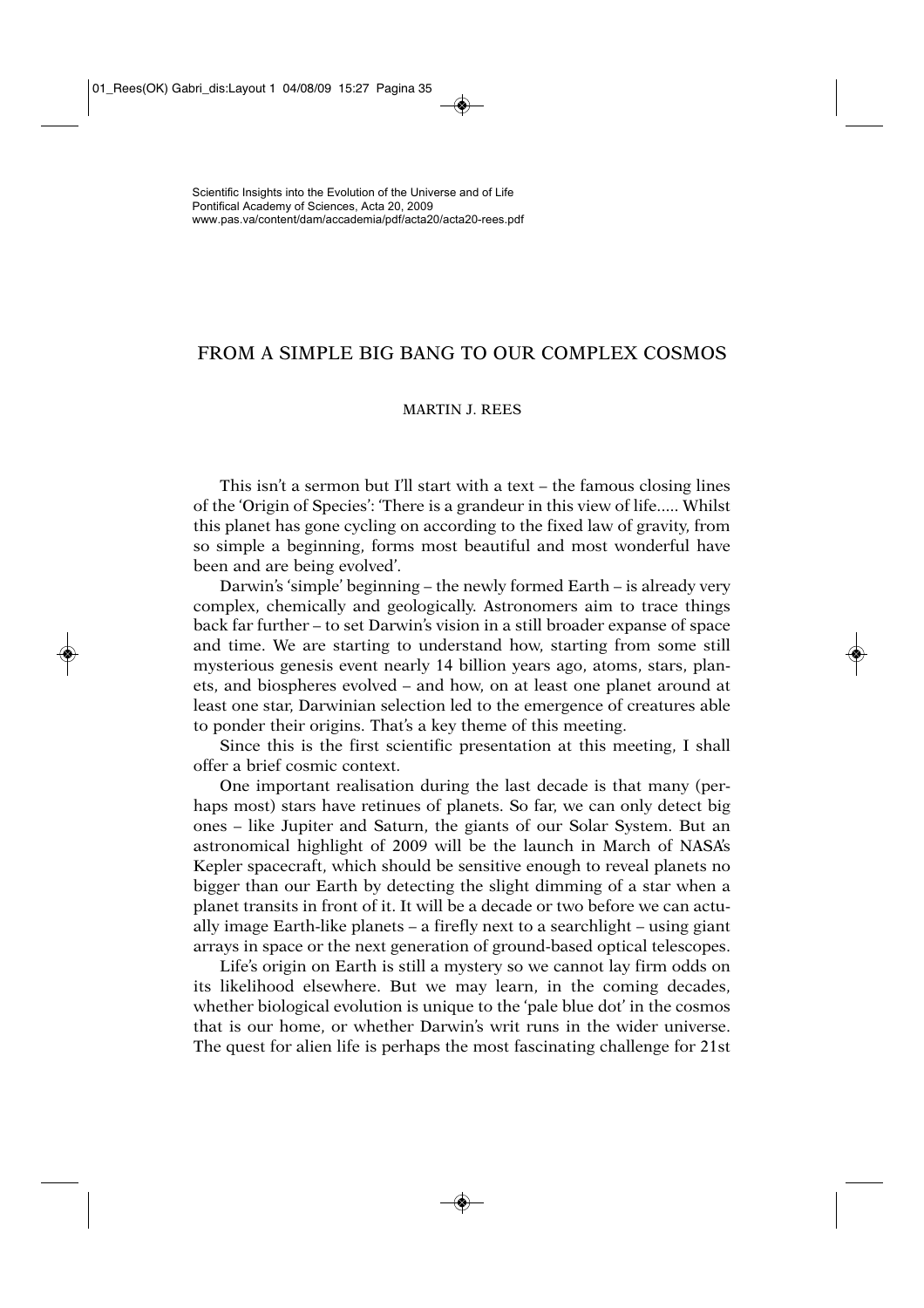century science – its outcome will influence our concept of our place in nature as profoundly as Darwinism has over the last 150 years.

As well as stars themselves we see places where stars are still forming – condensing from a dusty, slowly spinning cloud, as our Solar System once did. And we see stars dying, and throwing debris back into interstellar space.

Our galaxy is a kind of ecosystem where gas is processed and recycled through successive generations of stars. This process generates, from pristine hydrogen, the elements of the periodic table. All the carbon, oxygen and iron on Earth, and in our bodies is ash from long-dead stars. We are the 'nuclear waste' from the fusion power that makes stars shine. We can understand why carbon and oxygen are common; why gold and uranium are rare.

Let us now enlarge our horizons further. If we could get two million lightyears away and look back, our home Galaxy – the vast band of stars that we call the Milky Way – would look something like the Andromeda galaxy does to us. A vast disc, viewed obliquely, containing a hundred billion stars orbiting a central hub. Our Sun would be an ordinary star, out towards the edge. Within range of powerful telescopes are many billions of galaxies.

We can now look very far back in time. Deep exposures with the Hubble Space Telescope show that the sky is densely speckled with faint smudges of light. Each smudge is actually an entire galaxy, which appears so small and faint because of its huge distance. The light from these remote galaxies set out as much as 10 billion years ago. They are being viewed when they have only recently formed. Some consist mainly of glowing diffuse gas that hasn't yet condensed into stars.

What happened before galaxies formed? Cosmologists are confident that this whole panorama – as far as our telescopes can see – is the expanding aftermath of a 'big bang' nearly 14 billion years ago. Cosmic history can be traced back to a hot dense state – a state that was almost homogeneous (and the word 'almost' is important). We can be very confident back to a second, and fairly confident back to a microsecond. But the initial tiny fraction of a second is still shrouded in uncertainty, because the physical conditions were then more extreme than can be simulated in our laboratories – even at the LHC in Geneva.

Our present complex cosmos manifests a huge range of temperature and density – from blazingly hot stars, to the dark night sky. People sometimes worry about how this intricate complexity emerged from an amorphous fireball. It might seem to violate a hallowed physical principle – the second law of thermodynamics – which describes an inexorable tendency for patterns and structure to decay or disperse.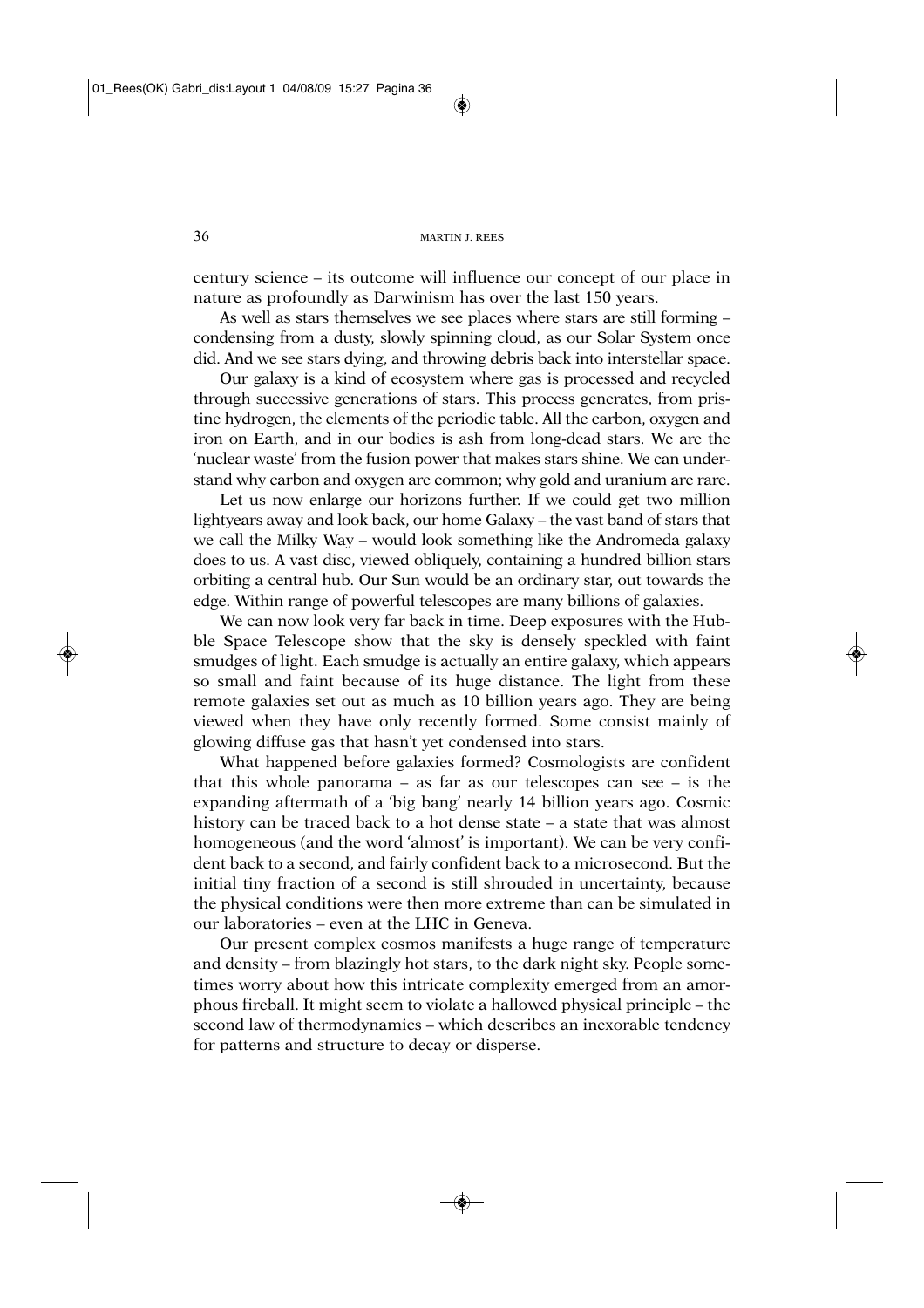The answer to this seeming paradox lies in the force of gravity, which reverses our normal intuitions from thermodynamics. Self gravitating systems – stars, for instance – have negative specific heat. If the nuclear burning in the Sun were to turn off, the Sun would slowly deflate as it lost heat – but its centre would get hotter as well as denser. Gravity drives things further from equilibrium.

And even in the early amorphous stage of cosmic expansion, before stars formed, gravity was enhancing the density contrasts. Any patch that starts off slightly denser than average would decelerate more, because it feels extra gravity; its expansion lags further and further behind, until it eventually stops expanding and separates out.

Astrophysicists have carried out extensive computer simulations of 'virtual universes'. The simulations show incipient structures unfolding and evolving into galaxy-scale concentrations of material, within which gravity enhances the contrasts still further, and gas is compressed into stars. Each galaxy is an arena within which stars, planets and perhaps life can emerge.

Where did the initial fluctuations come from? The answer takes us into speculation about the very earliest stages – when the universe was far less than a microsecond old, and energies and densities were so extreme that experiments offer no direct guide to the relevant physics.

One of my favourite magazine covers showed a red circle, beneath the caption 'the universe when it was a trillionth of a trillionth of a trillionth of a second old – actual size'. According to a popular theory, the entire volume we can see with our telescopes 'inflated' from a hyper-dense blob no bigger than that; the irregularities that form galaxies and larger structures started out as microscopic quantum fluctuations generated at that time; and it was at that time that the content of the universe – the mix of nucleons, dark matter and radiation – was established.

There is an interconnectedness between microworld and cosmos – between the inner space of atoms and the outer space of the universe. There are links between small and large. Our everyday world – of life and mountains – is determined by atoms and chemistry. Stars are powered by fusion of nuclei within those atoms. And Vera Rubin will discuss another link: galaxies are seemingly held together by swarms of subnuclear particles that make up the'dark matter'.

The microworld is the domain of the quantum. On cosmic scales Einstein's theory holds sway. General relativity, and quantum theory are the twin pillars of 20th century physics. But they haven't yet been meshed together into a single unified theory. In most contexts, this does not impede us because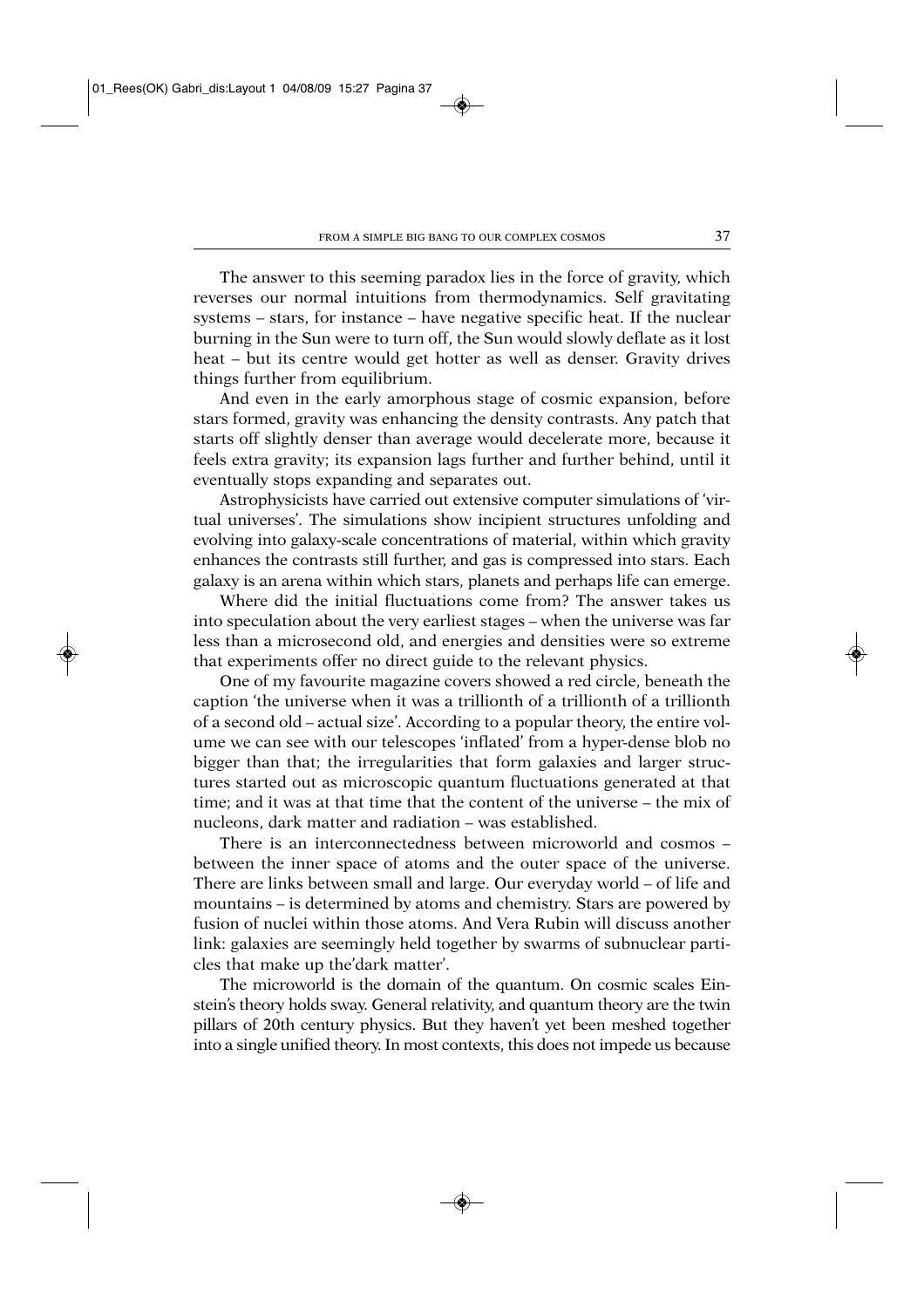their domains of relevance do not overlap. Astronomers can ignore quantum fuzziness when calculating the motions of planets and stars. Conversely, chemists can safely ignore gravitational forces between individual atoms in a molecule because they are nearly 40 powers of ten feebler than electrical forces. But at the very beginning, everything was squeezed so small that quantum fluctuations could shake the entire universe.

To confront the overwhelming mystery of what banged and why it banged we need a unified theory of cosmos and microworld. This is the topic on which Edward Witten is better qualified than anyone else to speak.

Now for another question: How big is the universe? We can only see a finite volume – a finite number of galaxies. That is essentially because there's a horizon – a shell around us, delineating the distance light can have travelled since the big bang. But that shell has no more physical significance than the circle that delineates your horizion if you're in the middle of the ocean. We'd expect far more galaxies beyond the horizon.

There's no perceptible gradient across the volume of space-time within range of our telescopes – that fact alone suggests that the domain astronomers can see could be only a tiny fraction of the aftermath of our big bang. It may go on much further – even for ever. But that is not all. 'Our' big bang may not be the only one. What we have traditionally called 'the universe' could be just one patch of space-time in a vast cosmic archipelago. This hugely expanded cosmic perspective takes Copernican modesty one stage further. To put this on a firm footing, we'll need a unified theory that link the very large and the very small.

There is, however, a third frontier on intermediate scales: very complex entities such as us. We ourselves are midway between atoms and stars: large enough, compared to atoms, to have layer upon layer of intricate structure; but not so large that we're crushed by our planet's gravity. To understand ourselves, we must understand the atoms we're made of, and the stars that made those atoms.

But stars are simple: they're so big and hot that their content is broken down into simple atoms – stars don't match the intricate structure of even an insect, let alone the human brain (I really mean this – I'm not just being polite to the biologists in the audience).

We can identify the key stages in the emergence of complexity:

- The first particles protons and neutrons
- The first stars and galaxies
- The synthesis of the periodic table in stars
- Formation of planets around later-generation stars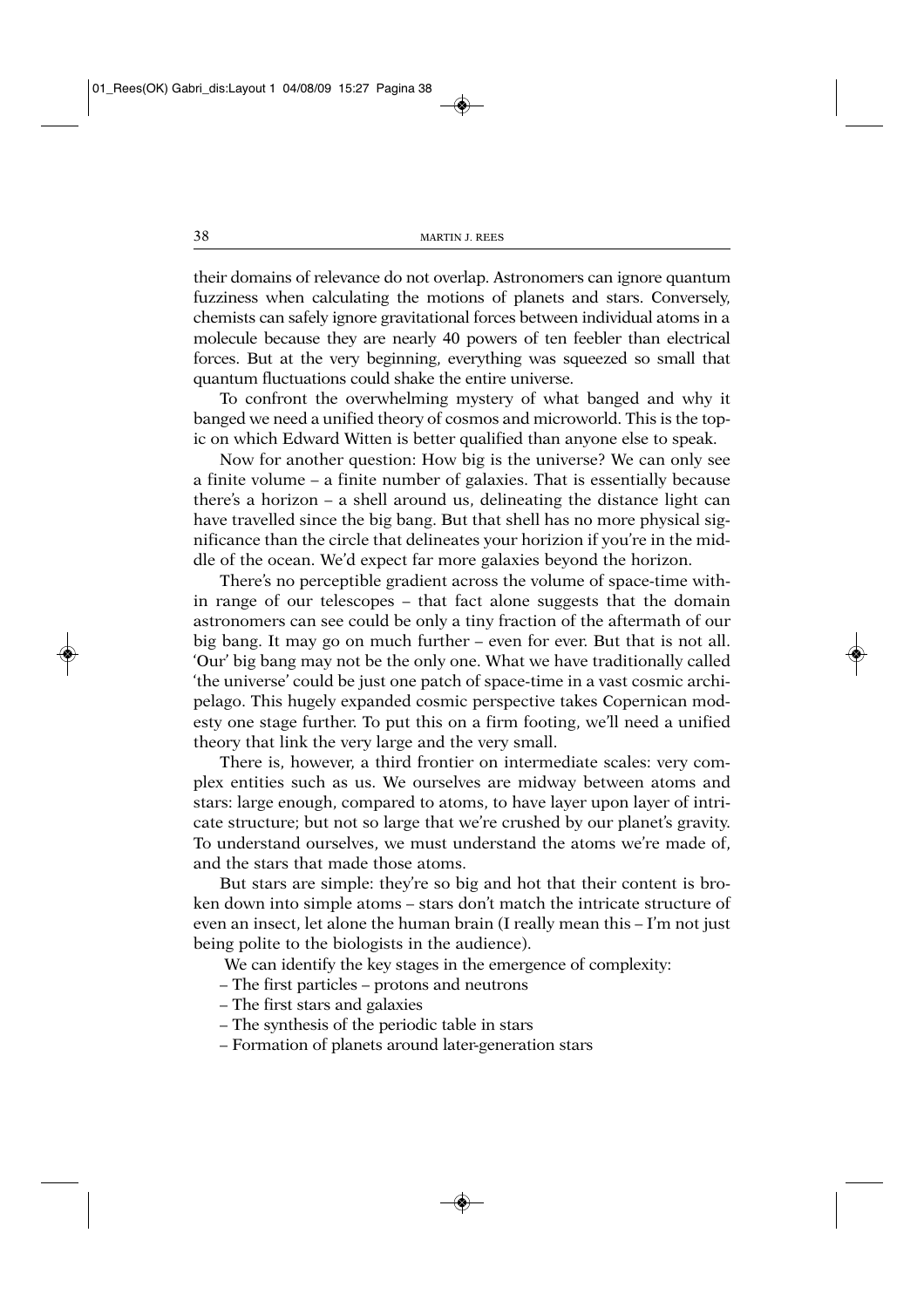– And then of course, on at least one planet, the formation of a biosphere, that led to the emergence of brains capable of pondering their origins.

What are the key prerequisites for a universe that can offer the arena for this chain of events?

Crucial to the whole emergent process is gravity – which enhances density contrasts, and allows structures to form. It is a very weak force. But, unlike the electrical force, everything has the same 'sign' of gravitational charge: when sufficiently many atoms are packed together, gravity wins. It is unimportant for an asteroid-size lump. But it makes planets round, and any object more massive than Jupiter is squeezed to make a star.

The fact that, for individual protons, it is weaker by 36 powers of 10 than the electrical force, means that there can be many layers of structure between the microworld and the scales that get crushed by gravity.

Also, stars are not only big but live a long time. And any emergent complexity – like the growth of an animal, requires billions of successive chemical reactions, and Darwinian evolution requires millions of generations of animals.

So, though gravity is crucial, ironically, the weaker it is, the better. Were it stronger, stars (gravitationally confined fusion reactors) would be much smaller and wouldn't last long. Creatures like us would be crushed by gravity. The strength of gravity, compared to other forces, is one of the key numbers of physics, not yet explained.

Another requirement for a biosphere is that chemistry should be non-trivial. This requires a balance between the nuclear force (the 'strong' interactions that binds together the protons in a nucleus) and the electric repulsive force that drives them apart. Otherwise there would be no periodic table.

There are other requirements. The universe must contain an excess of matter over antimatter. It must expand at the 'right' rate – not collapse so soon that it offers inadequate time for the emergence of complexity, nor expand so fast that gravity cannot pull together the structures that lead to stars and galaxies. And there must be some fluctuations for gravity to feed on. Otherwise the universe would now be cold ultra-diffuse hydrogen – no stars, no heavy elements, no planets and no people.

To understand these numbers is a challenge to fundamental physics and cosmology. And there is a key question: The numbers are the same over the entire domain we observe. But it remains a possibility that, far beyond our horizon, they take different values. Whether this is so, is a topic of key debate. Perhaps they are genuinely universal. But perhaps in the grandest perspective, what we call the laws of nature are mere parochial bylaws. Four hundred years ago, Kepler thought that the Earth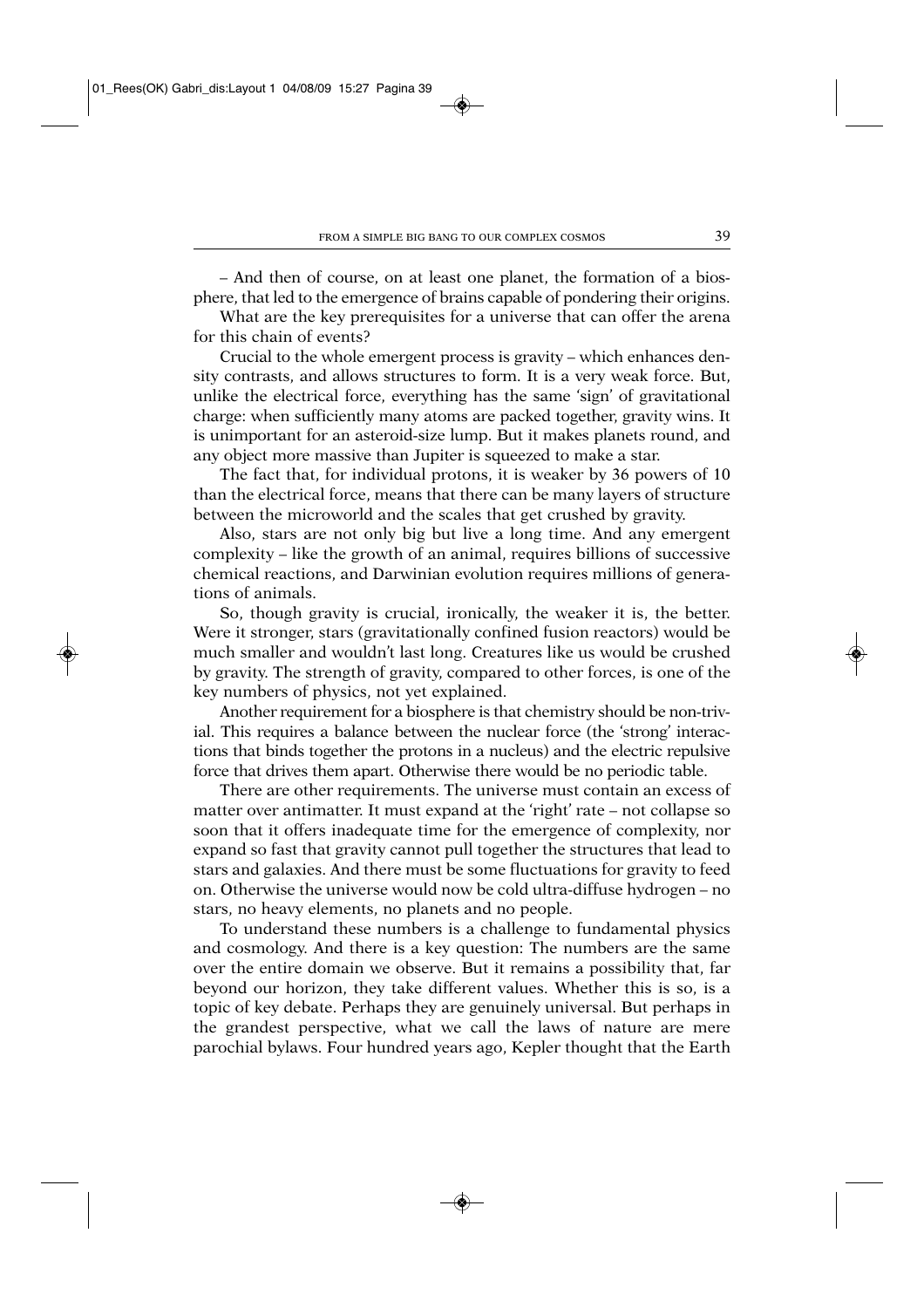was unique, and its orbit was a circle, related to the other planets by beautiful mathematical ratios. We now realise that there are billions of stars, each with planetary systems. Earth's orbit is special only insofar as it's in the range of radii and eccentricities compatible with life.

Maybe we're due for an analogous conceptual shift, on a far grander scale. Our big bang may not be unique, any more than planetary systems are. Its parameters may be 'environmental accidents', like the details of the Earth's orbit. In this hugely expanded cosmic perspective, what we've traditionally called fundamental constants and laws could be mere parochial bylaws in our cosmic patch. They might derive from some overarching theory governing the ensemble, but not be uniquely fixed by that theory.

The hope for neat explanations in cosmology may be as vain as Kepler's numerological quest. Our universe isn't the neatest and simplest. It has a rather arbitrary seeming mix of ingredients – in the parameter range that allows us to exist.

We don't know if these conjectures are right. But they're speculative science, not metaphysics. What could give us confidence in unobservable domains? The answer seems clear – we will believe in them if they are predicted by a theory that gains credibility because it accounts for things we can observe? We believe in quarks, and in what general relativity says about the inside of black holes, because our inferences are based on theories corroborated in other ways.

A challenge for 21st century physics is to decide whether there have been many 'big bangs' rather than just one – and (if there are many) how much variety they might display.

These still unsettled debates are very important. Nonetheless, for 99 percent of scientists, they are irrelevant. The task of chemists, geophysicists and biologists is to understand the complexity that's the eventual outcome of cosmic processes.

The sciences are sometimes likened to different levels of a tall building – particle physics on the ground floor, then the rest of physics, then chemistry, and so forth: all the way up to psychology – and the economists in the penthouse. There is a corresponding hierarchy of complexity: atoms, molecules, cells, organisms, and so forth. But the analogy with a building is poor. The 'higher level' sciences dealing with complex systems are not imperilled by an insecure base, as a building is. They have their own autonomous concepts and theories.

To understand why flows go turbulent, or why waves break, subatomic details are irrelevant. We treat the fluid as a continuum (and even if we could solve Schrodinger's equation for every atom of a turbulent fluid, it wouldn't offer any insight into turbulence).